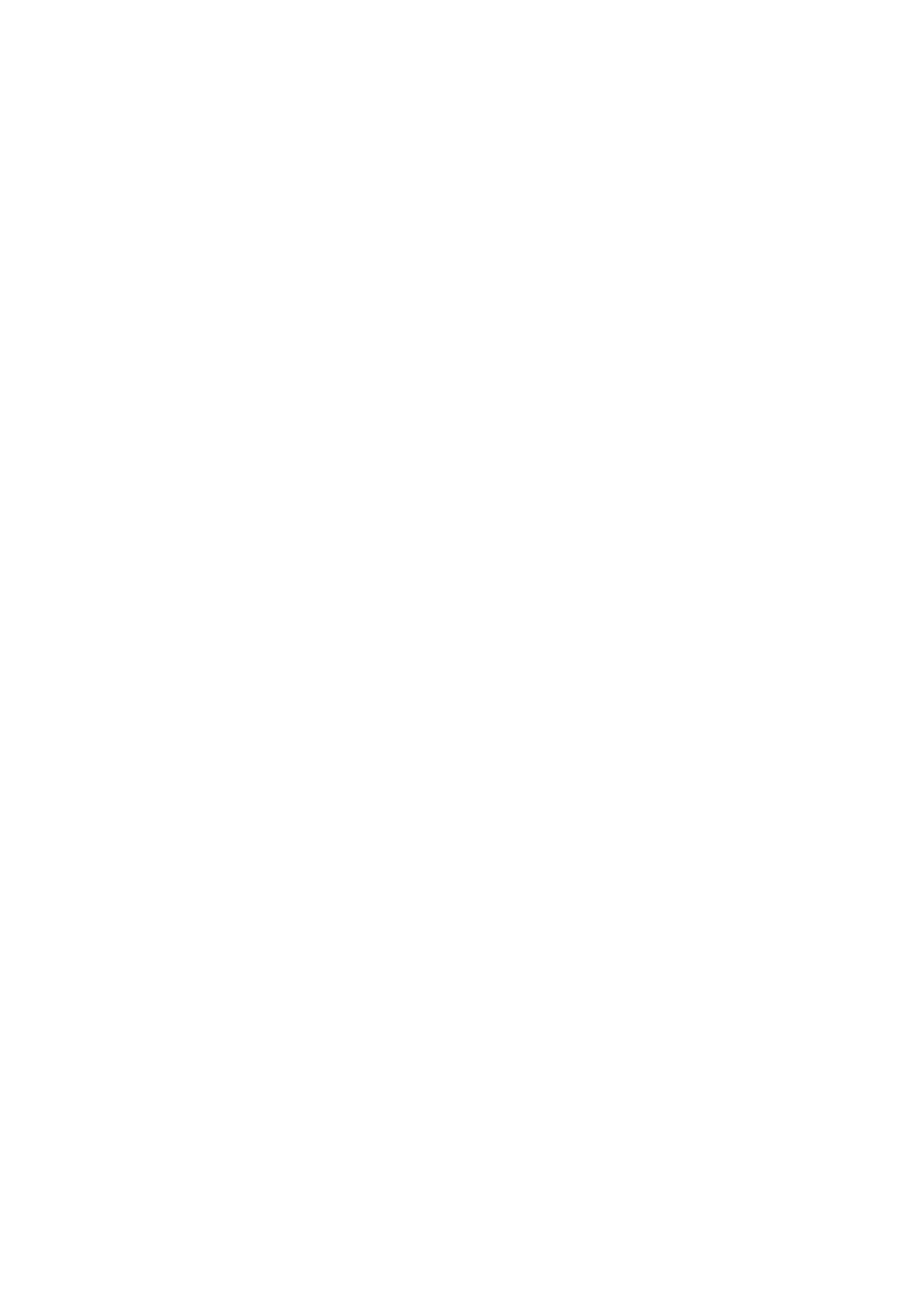# **Charities Bill**

## [AS AMENDED AT CONSIDERATION STAGE]

## **CONTENTS**

- 1. Actions of Commission staff treated as Commission actions
- 2. Power of Commission to delegate to staff<br>3. Regulations exempting charities from
- Regulations exempting charities from registering by reference to thresholds
- 4. Short title and commencement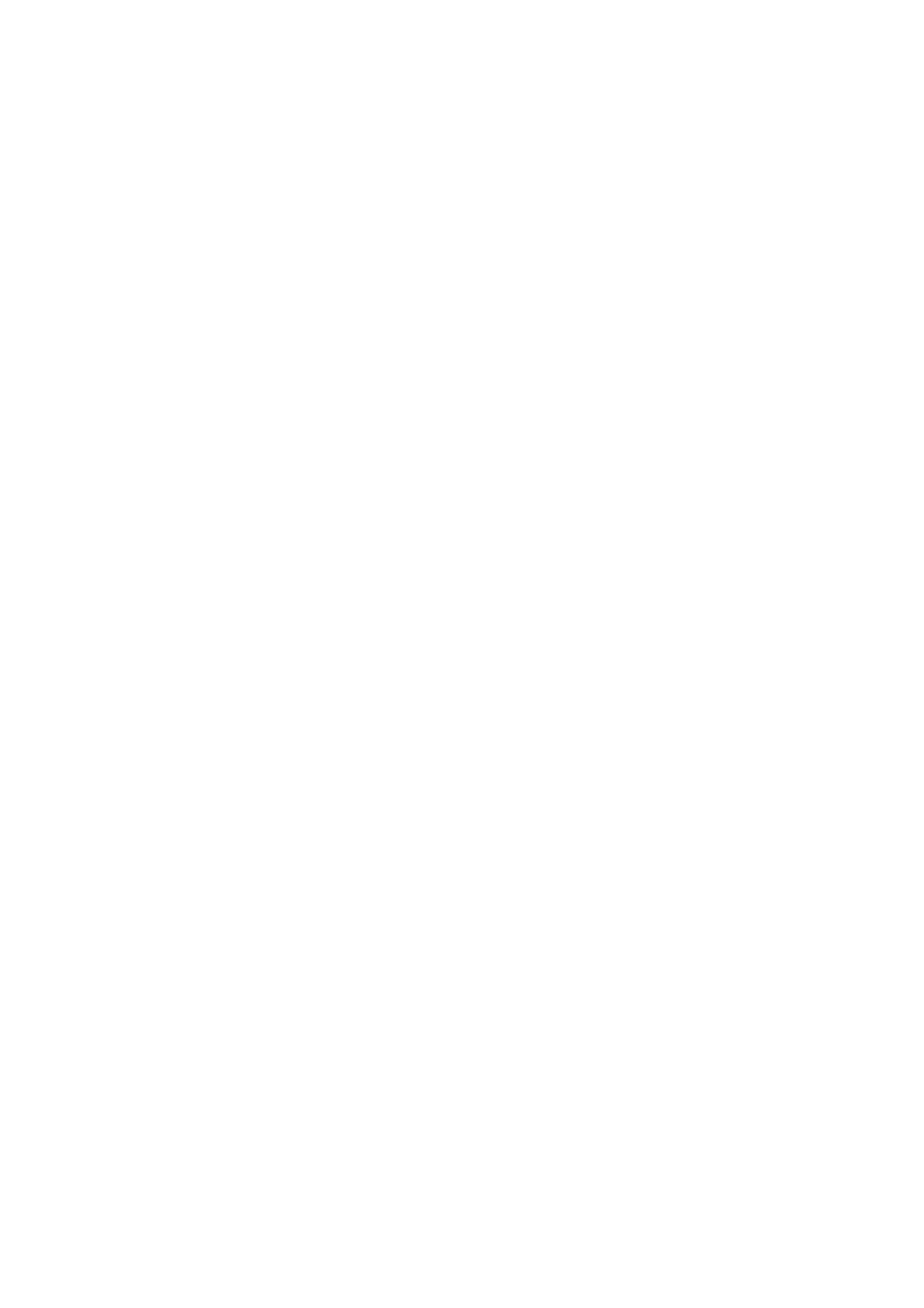## **BILL**

#### TO

Make provision about the lawfulness of decisions taken or other things done by staff of the Charity Commission for Northern Ireland, and about exempting charities, by reference to conditions related to thresholds, from the duty to be registered in the register of charities.

E IT ENACTED by being passed by the Northern Ireland Assembly and assented to by Her Majesty as follows:

#### **Actions of Commission staff treated as Commission actions**

5

15

20

**1.**—(1) In this section "relevant action" means any decision made or purported to be made, or other thing done or purported to be done, by a member of the Commission's staff before 16 May 2019 if—

- (a) it was made or done, or purported to be made or done, in connection with the exercise or discharge of any of the Commission's functions, and
	- (b) the persons by whom it could lawfully be made or done did not include members of the Commission's staff acting in their capacity as such.

<span id="page-4-1"></span>(2) Every relevant action is to be treated as, and as always having been, a decision made or thing done by the Commission (subject to subsections [\(3\)](#page-4-0) to [\(6\)\)](#page-5-0). 10

#### *Circumstances where deeming is restricted or excluded*

<span id="page-4-0"></span>(3) Subsection [\(2\)](#page-4-1) does not alter the outcome of court or tribunal proceedings finally decided before the end of the day on which this Act receives Royal Assent.

(4) If at the end of the day on which this Act receives Royal Assent—

(a) court or tribunal proceedings are pending, and

- (b) the validity of a relevant action is in issue in those proceeding—
	- (i) on the ground that the persons by whom it could lawfully be made or done did not include members of the Commission's staff acting in their capacity as such, or
- (ii) on grounds which include that ground,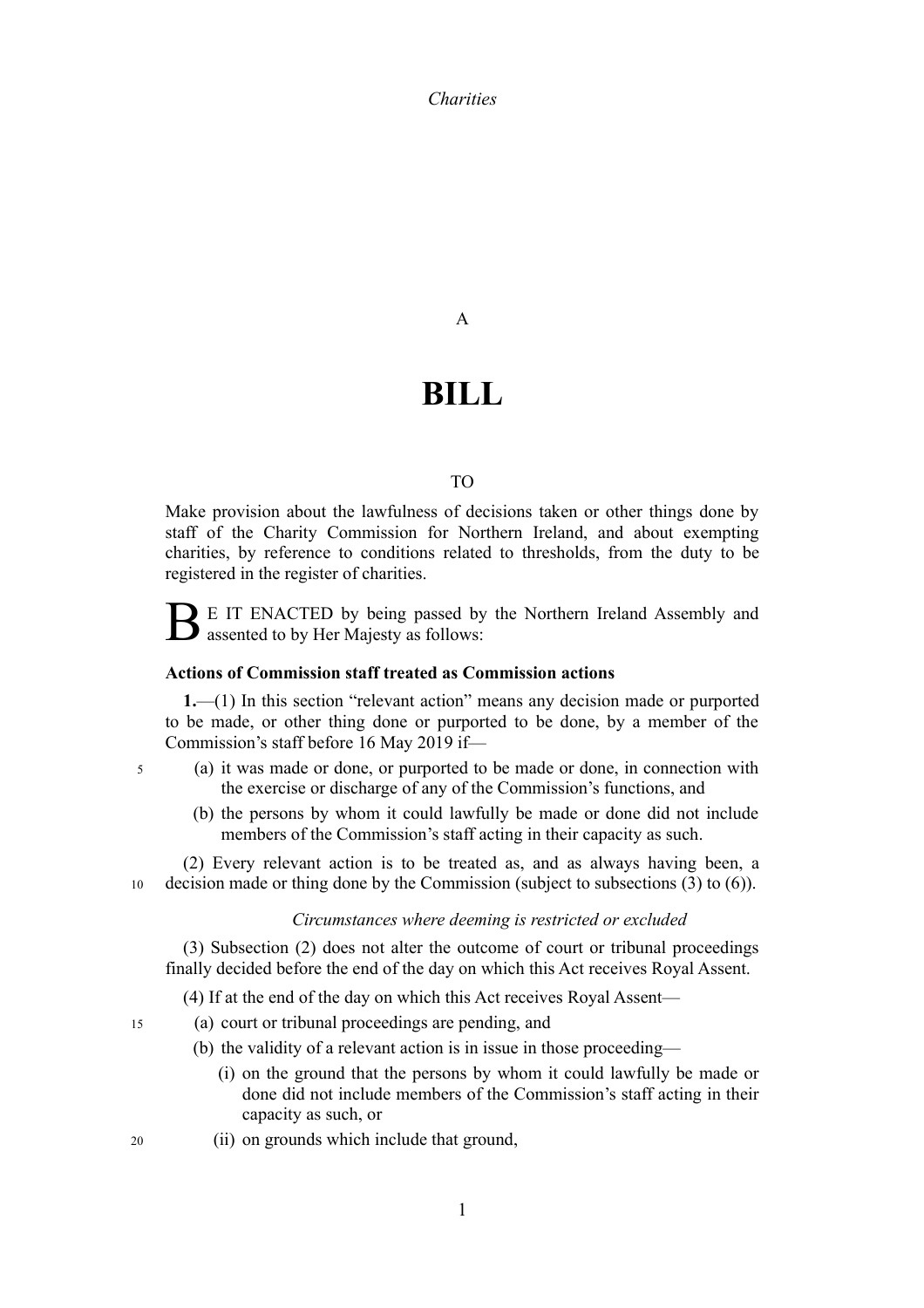the proceedings are to be decided as if subsection [\(2\)](#page-4-1) does not apply to that relevant action.

(5) Subsection [\(2\)](#page-4-1) does not apply to a relevant action consisting of—

- (a) a decision, or purported decision, that an inquiry report be published,
- (b) publishing an inquiry report or causing an inquiry report to be published,
	- (c) the giving of a direction purporting to be under section 22(3) of the 2008 Act,
	- (d) a decision, or purported decision, to give a direction under that provision,
	- (e) administering an oath, or requiring the making and subscription of a declaration of truth, under section 22(4) of the 2008 Act,
	- (f) the making, or purported making, of an order purporting to be under section 23(1) of the 2008 Act,
	- (g) a decision, or purported decision, to make an order under that provision,
	- (h) a disclosure of information under, or purporting to be under, section 24(1) of the 2008 Act,
	- (i) a decision, or purported decision, to disclose information under that provision,
	- (j) the making, or purported making, of an order purporting to be under any of sections 33 to 36 of the 2008 Act, or
- (k) a decision, or purported decision, to make an order under any of those sections.

<span id="page-5-0"></span>(6) Subsection [\(2\)](#page-4-1) does not apply to a relevant action if in its place, and in the period beginning with the date of the relevant action and ending with the day on which this Act receives Royal Assent, a fresh decision or thing has been made or

done by the Commission or by a committee established under paragraph 9 of Schedule 1 to the 2008 Act. 25

#### *Refreshed appeal rights*

<span id="page-5-1"></span>(7) Where—

(a) subsection [\(2\)](#page-4-1) applies to a relevant action, and

30

35

(b) the relevant action is one mentioned in column 1 of the Table in Schedule 3 to the 2008 Act (actions where there is a right of appeal or review),

the Charity Tribunal Rules (Northern Ireland) 2010 apply in relation to the decision or other thing treated as made or done by the Commission with the modifications mentioned in subsection [\(8\)](#page-5-2) (and so apply whether or not an appeal or review was initiated in relation to the relevant action as made or done by a

member of the Commission's staff).

- <span id="page-5-2"></span>(8) The modifications are—
	- (a) that rule  $17(2)$  (time limit for initiating appeal or review) is to be read as if it provided that an appeal notice under rule 17(1) must be filed within 91 days of the end of the day on which this Act receives Royal Assent, and

40

(b) that rule  $17(3)(i)(iii)$  and (iv) are to be read as referring instead to the fact that the appeal or application is brought by virtue of subsection [\(7\).](#page-5-1)

10

15

20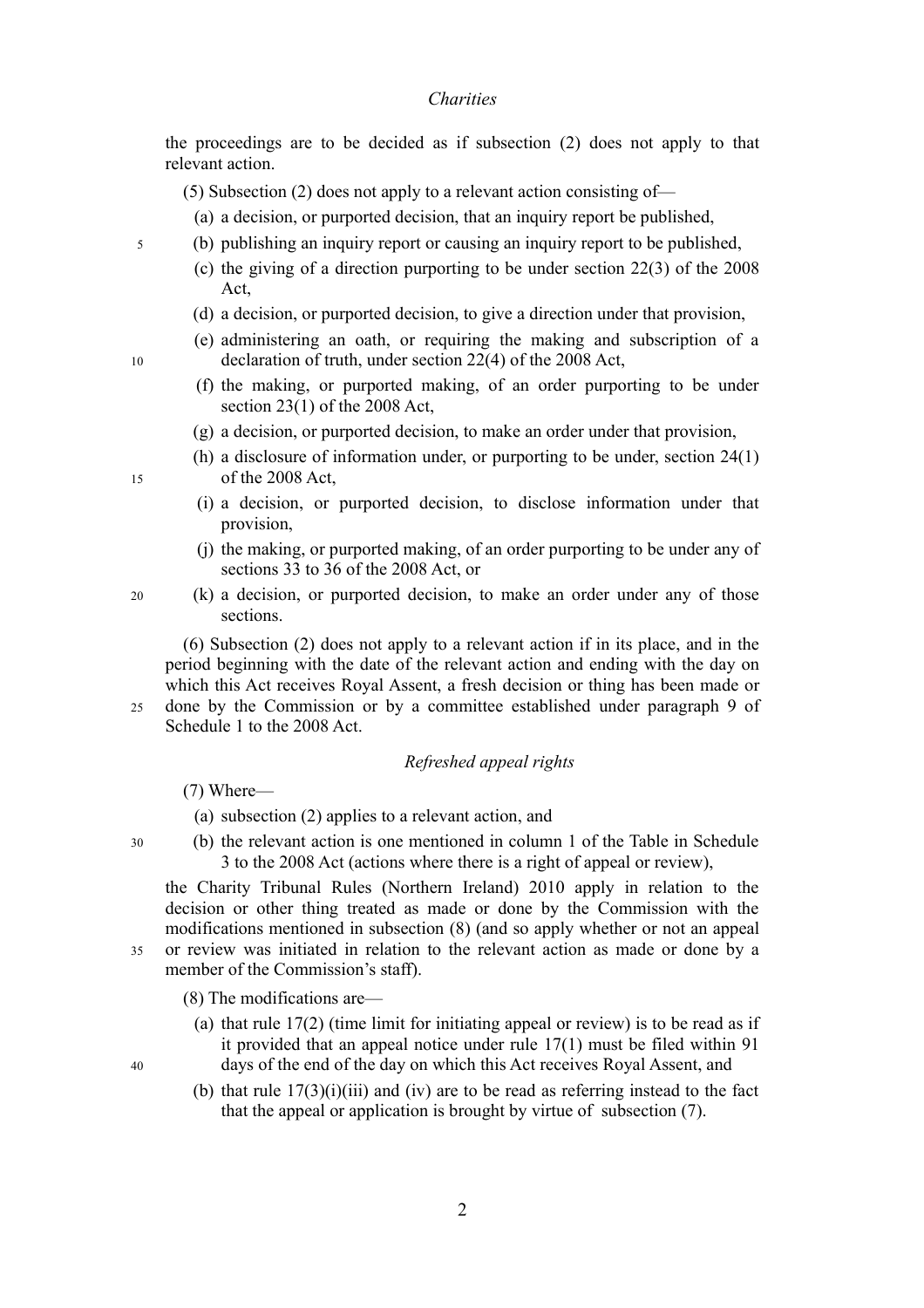#### *Disapplication of accounting and reporting requirements*

(9) Where, as a result of a relevant action, a charity was purportedly added to the register of charities kept under section 16 of the 2008 Act, requirements imposed under any of sections 64 to 70 of the 2008 Act (accounts, reports and returns) do not apply in relation to an exempt year; and here "exempt year"—

- (a) if the charity was lawfully added to that register in the period beginning with its purported registration and ending with the day on which this Act receives Royal Assent, means a financial year of the charity beginning before its lawful registration, but
- (b) otherwise means a financial year of the charity beginning before 1 April 2022. 10

#### *Interpretation etc*

(10) For the purposes of this section, members of the Commission's staff are not acting in their capacity as such when they are acting as members of a committee established under paragraph 9 of Schedule 1 to the 2008 Act. 15

(11) In this section—

"the 2008 Act" means the Charities Act (Northern Ireland) 2008;

"the Commission" means the Charity Commission for Northern Ireland;

"financial year", in relation to a charity, has the same meaning as in the 2008 Act (see section 180(1) of the 2008 Act);

20

 $25$ 

5

- "inquiry report" means any such report or statement as is mentioned in section 22(6) of the 2008 Act;
- "member of the Commission's staff" includes any person working for the Commission under paragraph  $4(1)(a)$  or (b) or  $5(1)$  of Schedule 1 to the 2008 Act (employees, service-providers and secondees).

(12) This section is to be treated as having come into operation on 27 March 2009.

#### **Power of Commission to delegate to staff**

**2.** In Schedule 1 to the Charities Act (Northern Ireland) 2008 (provision about the Charity Commission), after paragraph 9 insert— 30

#### **"Performance of functions by staff**

9A.—(1) Anything authorised or required to be done by the Commission may be done by any member of the Commission's staff who is authorised for that purpose by the Commission, whether generally or specially (but this is subject to sub-paragraphs (2) and (7)).

(2) The following may not be delegated under sub-paragraph  $(1)$ —

- (a) the instituting of an inquiry under section  $22(1)$ ;
- (b) the making of a decision that a report or statement be published under section  $22(6)(a)$  or (b);
- (c) the making of an order under any of sections 33 to 37;
- (d) the making of regulations in exercise of power conferred by a statutory provision.

40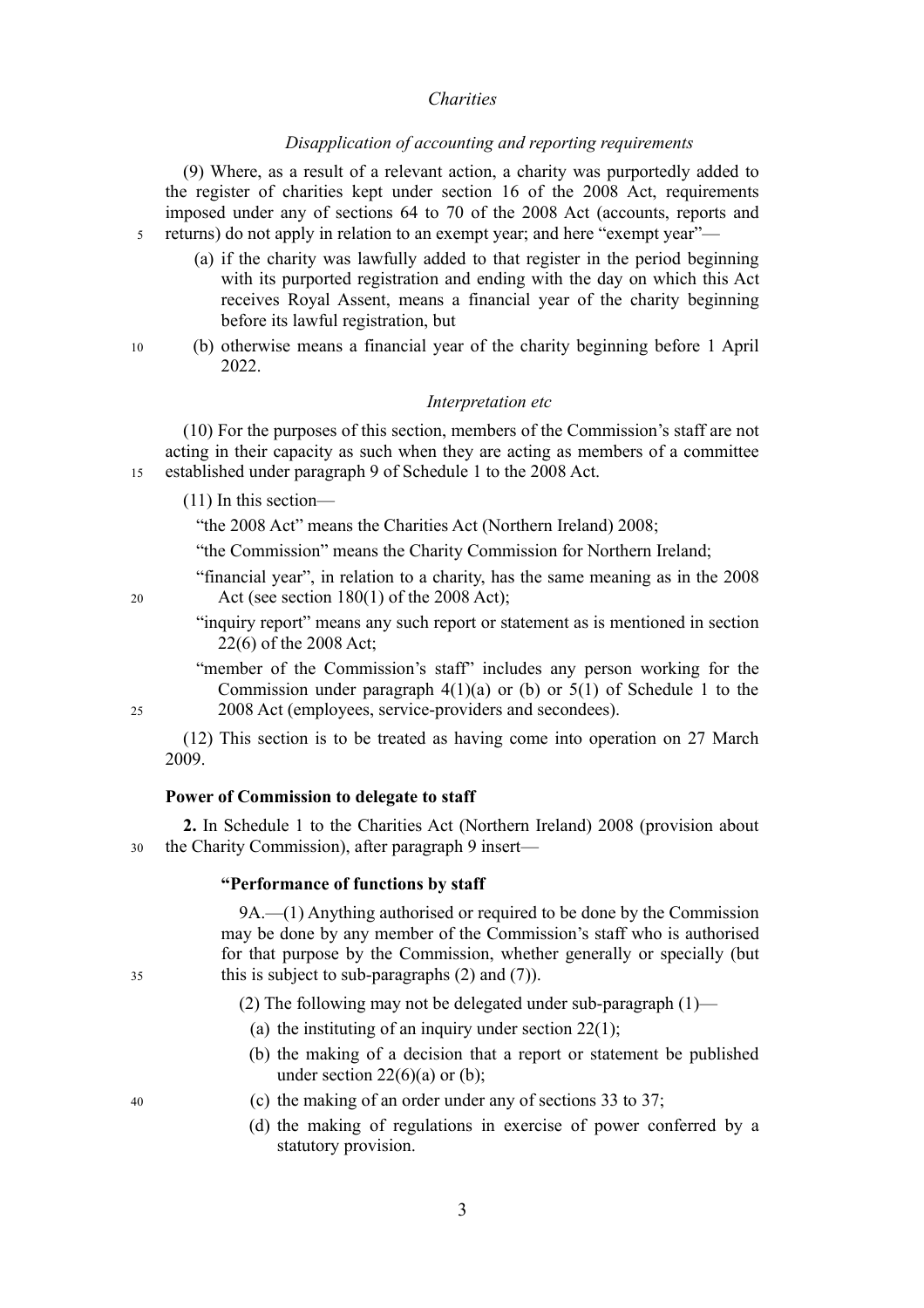|    | (3) The Department may make a scheme describing—                                                                                                                                                                       |
|----|------------------------------------------------------------------------------------------------------------------------------------------------------------------------------------------------------------------------|
|    | (a) things that may, consistently with sub-paragraph (2), be delegated<br>under sub-paragraph $(1)$ , and                                                                                                              |
| 5  | (b) in relation to anything which may be delegated under sub-<br>paragraph (1), the member or members of the Commission's staff<br>to whom it may be delegated.                                                        |
|    | (4) The delegation which may be allowed by a scheme under sub-<br>paragraph (3) includes (in addition to delegation of described things or to<br>described staff)-                                                     |
| 10 | (a) delegation of all things authorised or required to be done by the<br>Commission and not excepted by sub-paragraph (2), or delegation<br>of all such things with additional exceptions described by the<br>scheme;  |
| 15 | (b) delegation to all staff, or delegation to all staff other than those<br>described by the scheme.                                                                                                                   |
|    | (5) Before making a scheme under sub-paragraph (3), the Department<br>must consult the Commission; and before making the first scheme under<br>sub-paragraph (3), the Department must carry out a public consultation. |
| 20 | (6) The Department must publish a scheme made by it under sub-<br>paragraph $(3)$ .                                                                                                                                    |
|    | (7) A delegation under sub-paragraph (1) is effective only so far as it is<br>in accordance with a scheme under sub-paragraph (3).                                                                                     |
|    | (8) Sub-paragraph (1) is additional to paragraph $9(1)(a)$ (delegation to<br>committees).                                                                                                                              |
| 25 | $(9)$ In this paragraph—                                                                                                                                                                                               |
|    | "the Department" means the Department for Communities;                                                                                                                                                                 |
|    | "member of the Commission's staff" includes any person working for<br>the Commission under paragraph $4(1)(a)$ or (b) or $5(1)$ (employees,<br>service-providers and secondees).".                                     |
| 30 | Regulations exempting charities from registering by reference to thresholds                                                                                                                                            |
|    | $3$ . $-$ (1) The Charities Act (Northern Ireland) 2008 is amended as follows.                                                                                                                                         |
|    | $(2)$ In section 16, after subsection $(2)$ (all charities must be registered) insert—                                                                                                                                 |
|    | "(2A) Subsection (2) does not apply to a charity exempted under section<br>16A.                                                                                                                                        |
| 35 | (2B) A charity exempted under section 16A must, if it so requests, be<br>registered in the register.".                                                                                                                 |
|    | $(3)$ In section 16(4), after "The register shall contain" insert "for each charity<br>registered in it".                                                                                                              |
|    | $(4)$ In section 16, after subsection $(5)$ insert—                                                                                                                                                                    |
| 40 | "(5A) A registered charity which is exempted under section 16A must be<br>removed from the register if it so requests.".                                                                                               |
|    |                                                                                                                                                                                                                        |

(5) After section 16 insert—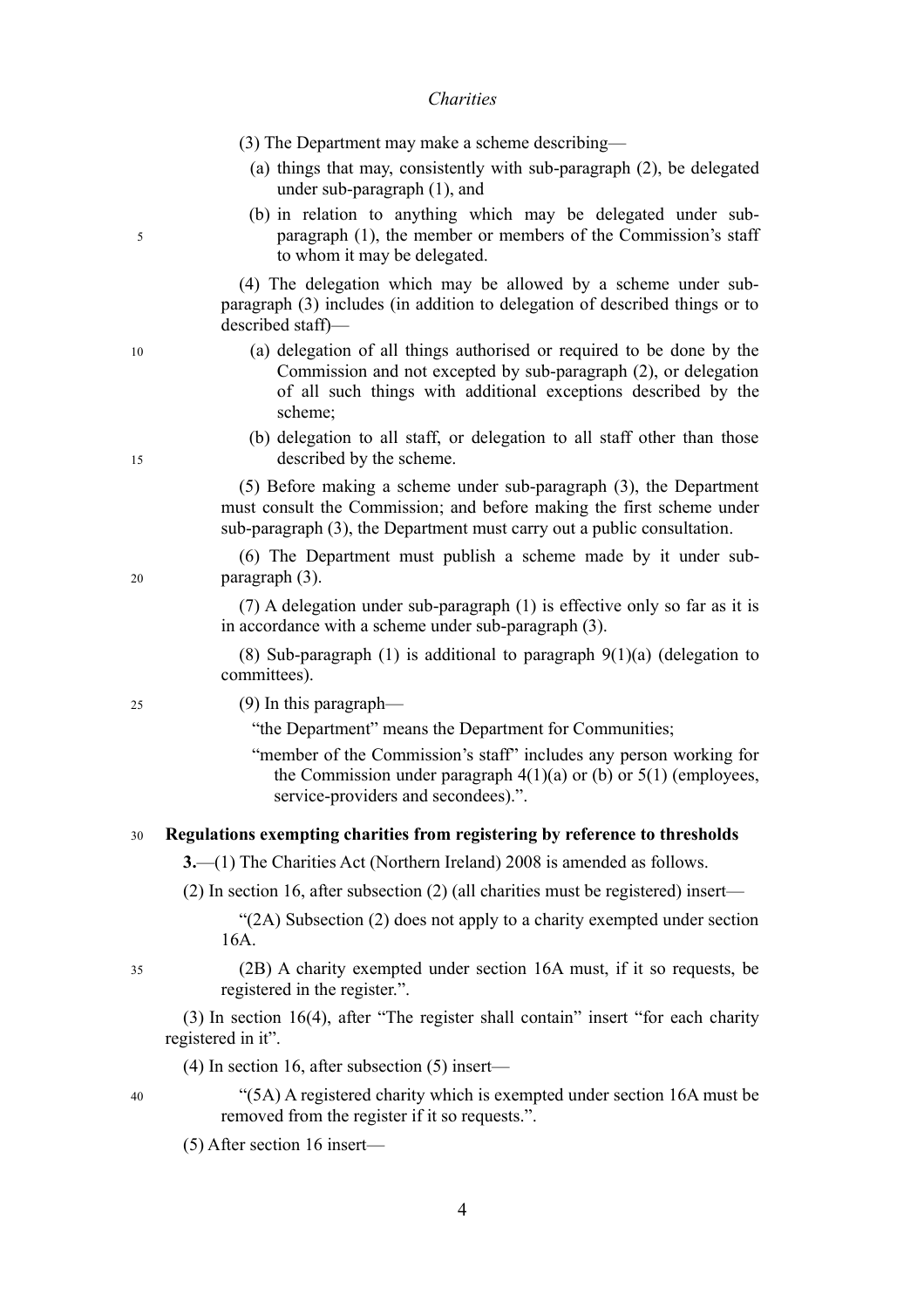|    | "Power to set thresholds for exemption from registration                                                                                                                                            |
|----|-----------------------------------------------------------------------------------------------------------------------------------------------------------------------------------------------------|
|    | $16A$ . (1) The Department for Communities may by regulations<br>provide that a charity is exempt from being registered in the register if it<br>meets one or more specified threshold conditions.  |
| 5  | $(2)$ A "threshold condition", in relation to a charity, is—                                                                                                                                        |
|    | (a) a condition that the charity's income does not exceed a specified<br>amount, or                                                                                                                 |
|    | (b) a condition that the value of the charity's assets does not exceed a<br>specified amount.                                                                                                       |
| 10 | (3) The regulations may make provision about—                                                                                                                                                       |
|    | (a) what counts, or does not count, as income of a charity for the<br>purposes of a threshold condition;                                                                                            |
|    | (b) what count, or do not count, as assets of a charity for the purposes<br>of a threshold condition;                                                                                               |
| 15 | (c) quantifying income or values for the purposes of a threshold<br>condition.                                                                                                                      |
|    | (4) Provision under subsection $(3)(c)$ may (in particular) be about—                                                                                                                               |
|    | (a) the method, principles or basis for calculating, or estimating,<br>income or values;                                                                                                            |
| 20 | (b) certifying, or providing other evidence of, amounts calculated or<br>estimated;                                                                                                                 |
|    | (c) the persons by whom any calculating, or estimating or certifying, is<br>to be or may be done.                                                                                                   |
| 25 | (5) Sections 16B and 16C make further provision about what may be<br>done by regulations under this section.                                                                                        |
|    | (6) Regulations under this section may amend, repeal, revoke or<br>otherwise modify any statutory provision.                                                                                        |
| 30 | (7) Regulations under this section may not be made unless a draft of the<br>regulations has been laid before, and approved by, a resolution of the<br>Assembly.                                     |
|    | (8) Subsection (7) does not apply to regulations that do nothing more<br>than alter an amount specified under subsection $(2)(a)$ or $(b)$ .                                                        |
|    | (9) In this section "specified" means specified in regulations under this<br>section.                                                                                                               |
| 35 | <b>Charities exempted under section 16A: information</b>                                                                                                                                            |
|    | 16B.-(1) Regulations under section 16A may make provision<br>requiring, or authorising the Commission to require, any-                                                                              |
|    | (a) relevant institution, or                                                                                                                                                                        |
|    | (b) person connected with a relevant institution,                                                                                                                                                   |
| 40 | to provide the Commission with information or evidence for the purpose of<br>enabling the Commission to determine whether the institution is, or is still,<br>a charity exempted under section 16A. |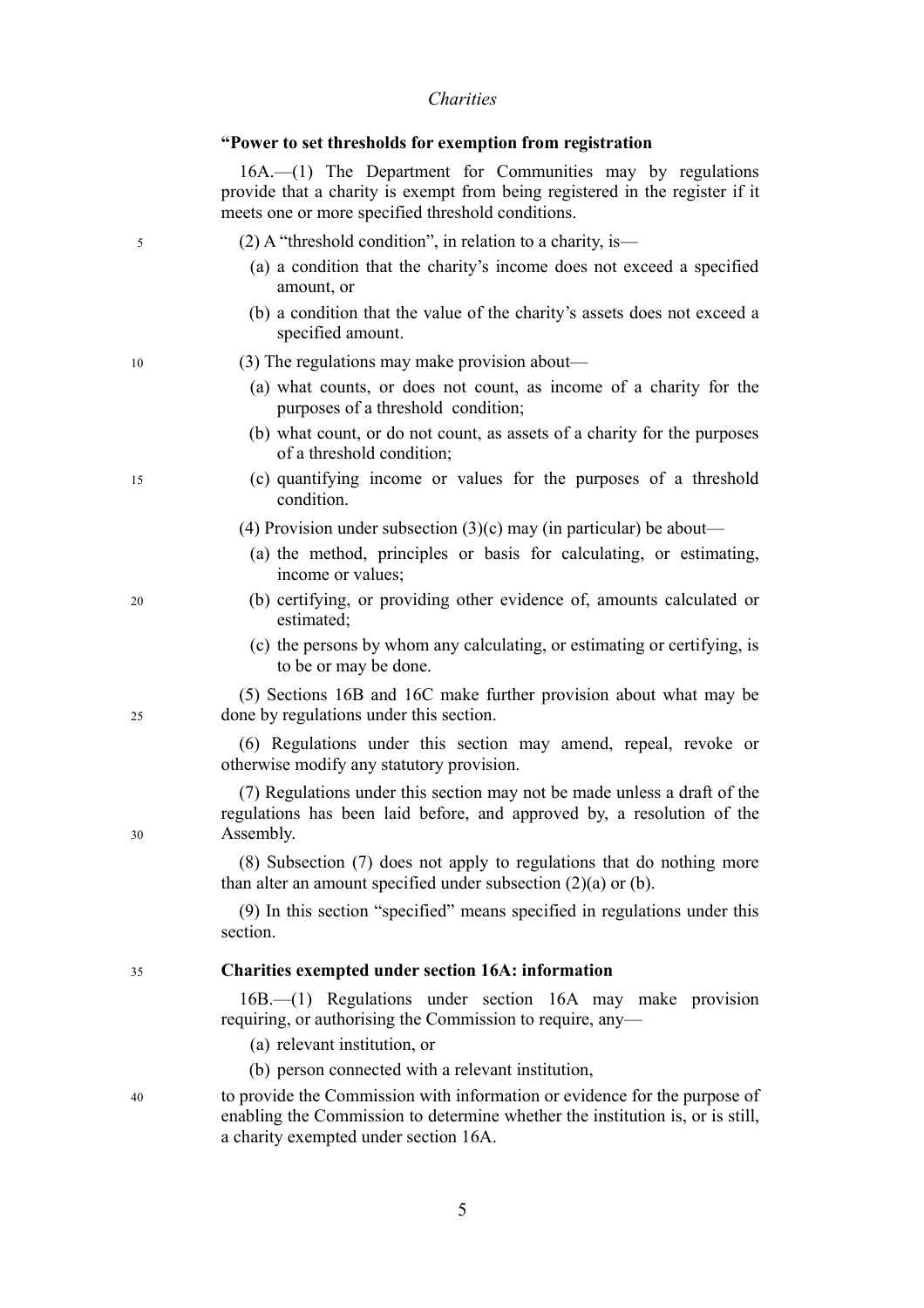(2) Requirements under subsection (1) may set deadlines for the provision of the information or evidence.

(3) Information or evidence provided in response to a requirement under subsection (1) may be used also for the purposes of the exercise, in relation to the relevant institution or a person connected with it, of any function of the Commission.

(4) In this section "relevant institution" means—

- (a) any institution if—
	- (i) it is not a registered charity, and
	- (ii) a representation that it is a charity, or that it is a charity of a particular description, is made by a person connected with it, or
- (b) any purported institution if a representation that it is a charity, or that it is a charity of a particular description, is made by a person connected with it.

(5) For the purposes of this section, a person is connected with an institution if—

- (a) the institution is a charity and the person is a charity trustee of the charity, or
- (b) the person—
	- (i) is a trustee, officer, agent or employee of the institution,
	- (ii) holds property on behalf of the institution or of any trustee of it, or
	- (iii) engages in appeals to the public to give money or other property, or in other fund-raising activities, for the benefit of the institution.

(6) For the purposes of this section, a person is connected with a purported institution if the person—

- (a) makes a representation that the person is a trustee, officer, agent or employee of it or that the person holds property on behalf of it or of any trustee of it, or
- (b) engages in appeals to the public to give money or other property, or in other fund-raising activities, for its benefit.

#### **Charities exempted under section 16A: consequential provision**

16C.—(1) Regulations under section 16A may make provision consequential on, or supplemental or incidental to, the possibility of there being—

- (a) not only charities that are registered (or required to be registered), but
- (b) also charities that are not required to be registered.

(2) Provision included in regulations by virtue of subsection (1) may (in particular)—

15

10

5

25

30

 $20$ 

35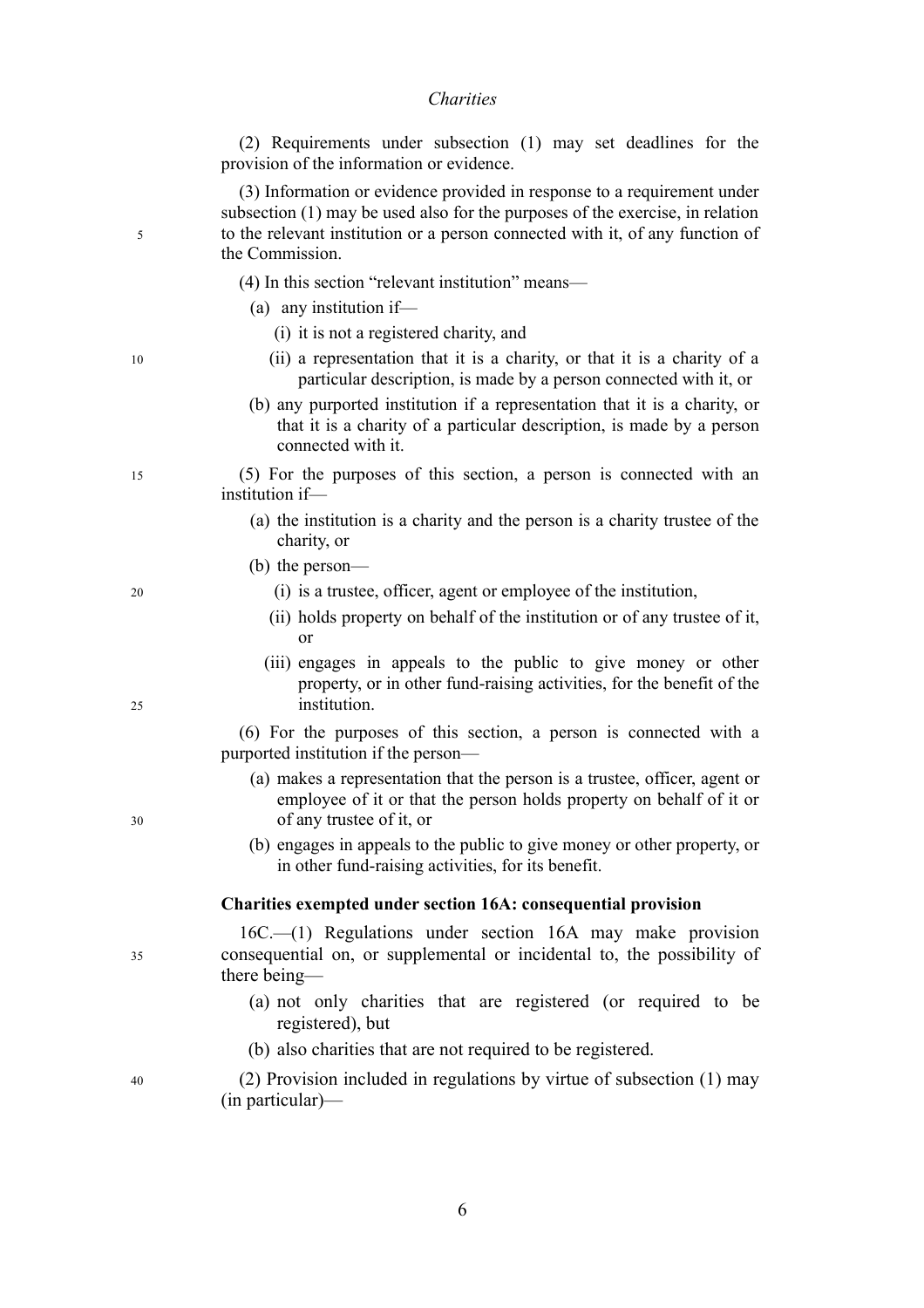- (a) provide for a statutory provision that applies in relation to charities whether registered or not to apply only in relation to registered charities;
- (b) provide for a statutory provision that applies in relation to charities whether registered or not to apply with modifications in relation to exempt charities;
- (c) where a statutory provision is expressed to apply only in relation to, or by reference to, registered charities—
	- (i) provide for the statutory provision to apply, with or without modifications, also in relation to exempt charities or (as the case may be) also by reference to exempt charities;
	- (ii) make similar or corresponding provision applying in relation to, or by reference to, exempt charities.

(3) Provision under subsection (2)(b) or (c) may widen the circumstances in which an existing offence may be committed or (as the case may be) create a similar or corresponding offence for additional circumstances, but the penalties or maximum penalties for the widened or new offence may not be higher than those for the existing offence.

(4) In subsection (2) "exempt charities" means—

- (a) charities exempted under section 16A,
- (b) charities exempted under section 16A that are registered, or
- (c) charities exempted under section 16A that are not registered.

(5) Subsections (1) to (4) are additional to, and do not limit the generality of, section 179(5) (power to include supplemental, incidental, consequential etc provision).".

(6) In section  $179(2)(c)$  (regulations which must be approved in draft are not subject to negative procedure), after "section" insert "16A(7) or".

#### **Short title and commencement**

**4.**—(1) This Act may be cited as the Charities Act (Northern Ireland) 2021.

(2) This Act comes into operation at the end of the day on which it receives Royal Assent. 30

10

15

5

20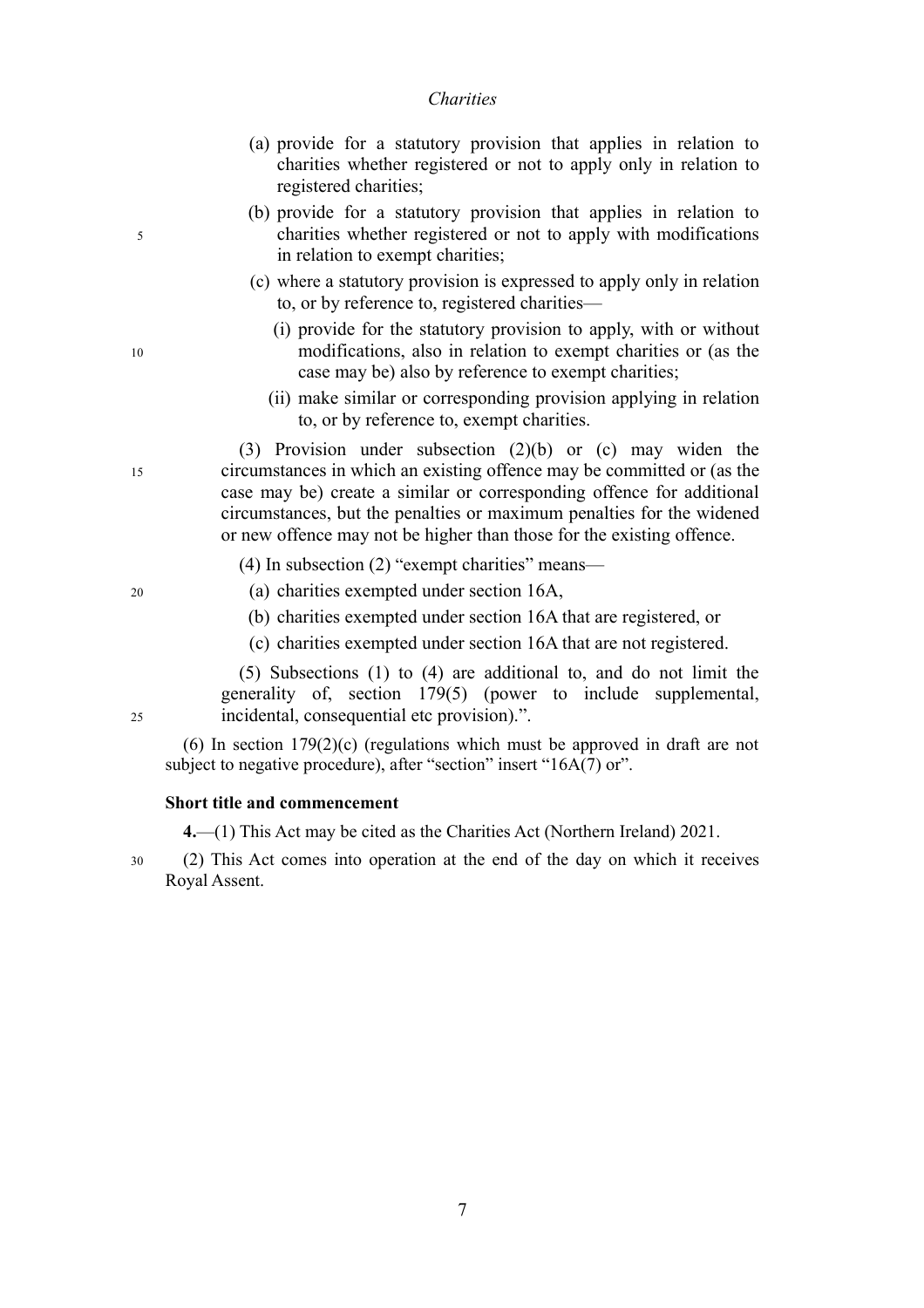# **Charities Bill**

## [AS AMENDED AT CONSIDERATION STAGE]

A Bill to make provision about the lawfulness of decisions taken or other things done by staff of the Charity Commission for Northern Ireland, and about exempting charities, by reference to conditions related to thresholds, from the duty to be registered in the register of charities.

| Introduced by:                               | Ms Deirdre Hargey, Minister for Communities |  |
|----------------------------------------------|---------------------------------------------|--|
| On:                                          | 21 June 2021                                |  |
| As amended at<br><b>Consideration Stage:</b> | 17 January 2022                             |  |
| Bill Type:                                   | <b>Executive Bill</b>                       |  |

## **ACCOMPANYING DOCUMENTS An Explanatory and Financial Memorandum is printed separately as NIA Bill 27/17-22 EFM - REVISED.**